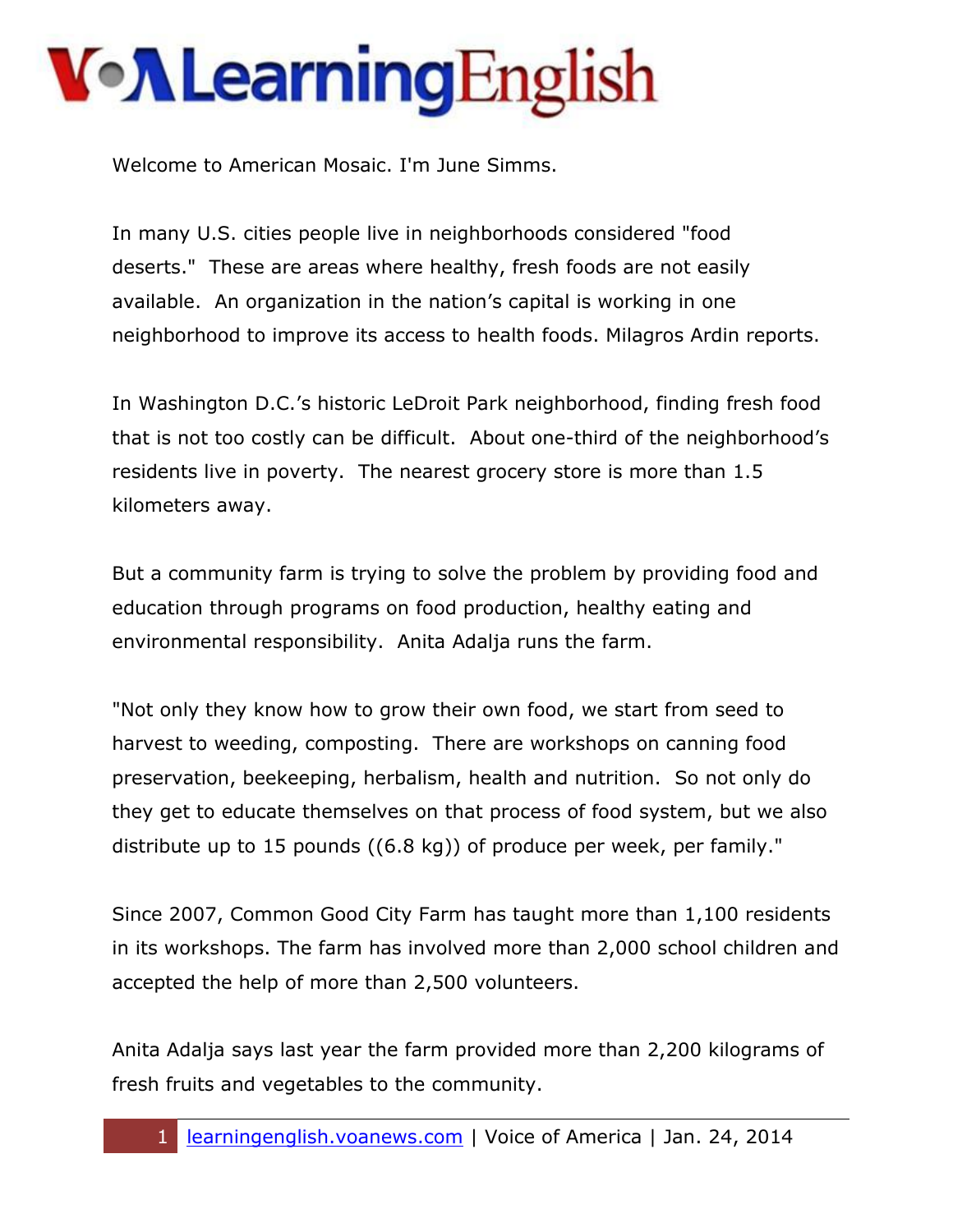## **Von Learning English**

"At Common Good we tried to stick to 85-15, so 85 percent of the food we grow are distributed within the community, then 15 percent we sell to local restaurants and a mobile farmers' market that comes once a week."

Companies donate seeds to the farm. They are also harvested from the farm's greenhouse. Community members, staff and volunteers grow them in a garden built on an old baseball field.

Cassie Hoffman likes the idea of an urban garden that is not only beneficial to the community, but also to the participants.

"I can spend an hour cutting salad greens and slip into a purely meditative state where I'm not even thinking about anything in particular. I kind of like it, just because I do a lot of other research and number crunching, sitting in front of the computer a lot of the other times."

Fifteen-year-old Eliamani Ismail has been volunteering for more than two years. She believes the community around the farm will enjoy a healthier life.

"I think it's absolutely fantastic. They really teach people about how their food gets to them and how to properly eat and properly grow things and that's what a lot of, especially Americans need nowadays because we have the obesity problem."